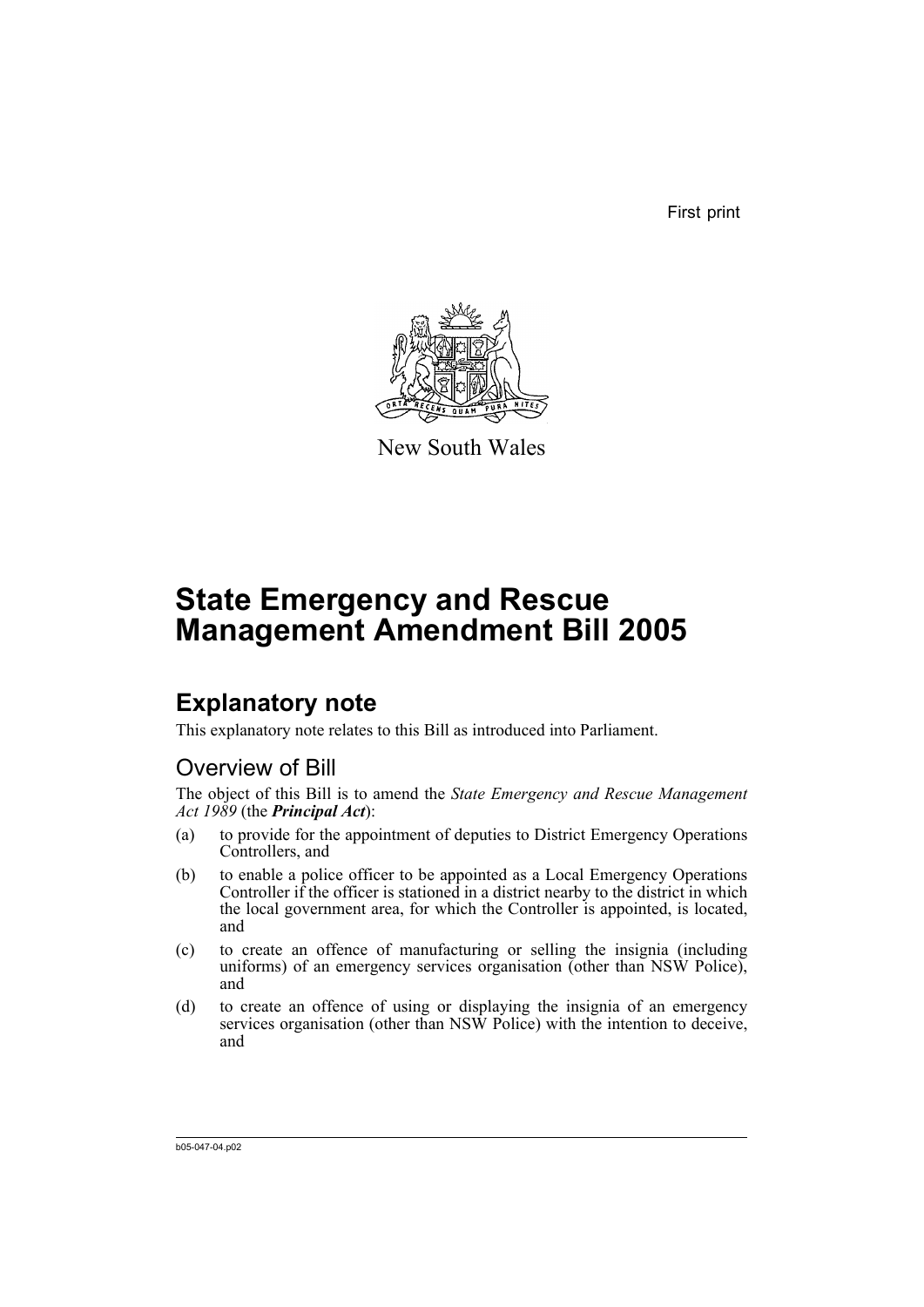Explanatory note

- (e) to create an offence of impersonating an officer of an emergency services organisation (other than NSW Police) with the intention to deceive, and
- (f) to make consequential amendments.

### Outline of provisions

**Clause 1** sets out the name (also called the short title) of the proposed Act.

**Clause 2** provides for the commencement of the proposed Act on the date of assent.

**Clause 3** is a formal provision that gives effect to the amendments to the Principal Act set out in Schedule 1.

**Clause 4** omits a redundant provision from the *Rural Fires Regulation 2002* as a consequence of the amendments in Schedule 1.

#### **Schedule 1 Amendment of State Emergency and Rescue Management Act 1989**

**Schedule 1 [1], [2], [4] and [6]–[8]** amend the Principal Act to update references to NSW Police.

**Schedule 1 [3]** amends section 24 of the Principal Act to allow a District Emergency Operations Controller to appoint a person to be his or her deputy to act during the absence, or vacancy in the office, of the District Emergency Operations Controller.

**Schedule 1 [5]** amends section 30 of the Principal Act (which currently provides that a person appointed as a Local Emergency Operations Controller must be a police officer stationed within the district in which the local government area for which the Controller is appointed is located) to allow for the appointment of an officer stationed in a nearby district.

**Schedule 1 [9]** inserts proposed section 63B into the Principal Act which creates new offences.

Firstly, the proposed section makes it an offence (maximum penalty: \$5,500) for a person to manufacture or sell the insignia (which includes a uniform) of an emergency services organisation (other than NSW Police).

Secondly, the proposed section makes it an offence (maximum penalty: \$5,500) for a person to use or display the insignia of an emergency services organisation (other than NSW Police), or to impersonate an emergency services organisation officer, with the intention to deceive.

A person is not guilty of an offence under the proposed section if the person's conduct is authorised, if the person establishes that the conduct is for a public entertainment or if the person establishes that the person has a reasonable excuse.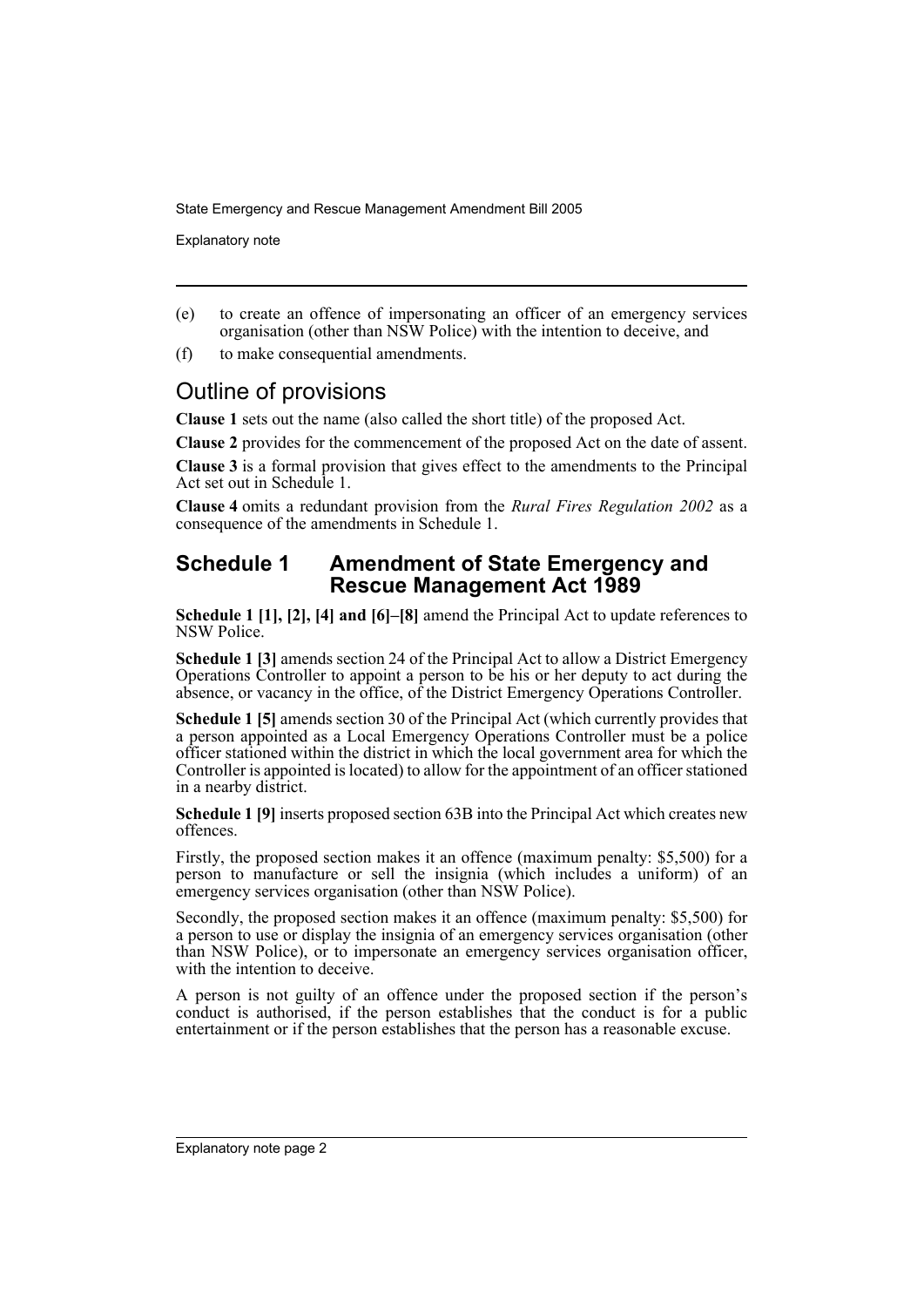First print



New South Wales

# **State Emergency and Rescue Management Amendment Bill 2005**

## **Contents**

|            |                                                                       | Page |
|------------|-----------------------------------------------------------------------|------|
|            | Name of Act                                                           | 2    |
|            | Commencement                                                          | 2    |
|            | Amendment of State Emergency and Rescue Management<br>Act 1989 No 165 |      |
| 4          | Amendment of Rural Fires Regulation 2002                              |      |
| Schedule 1 | Amendment of State Emergency and Rescue Management<br>Act 1989        | 3    |
|            |                                                                       |      |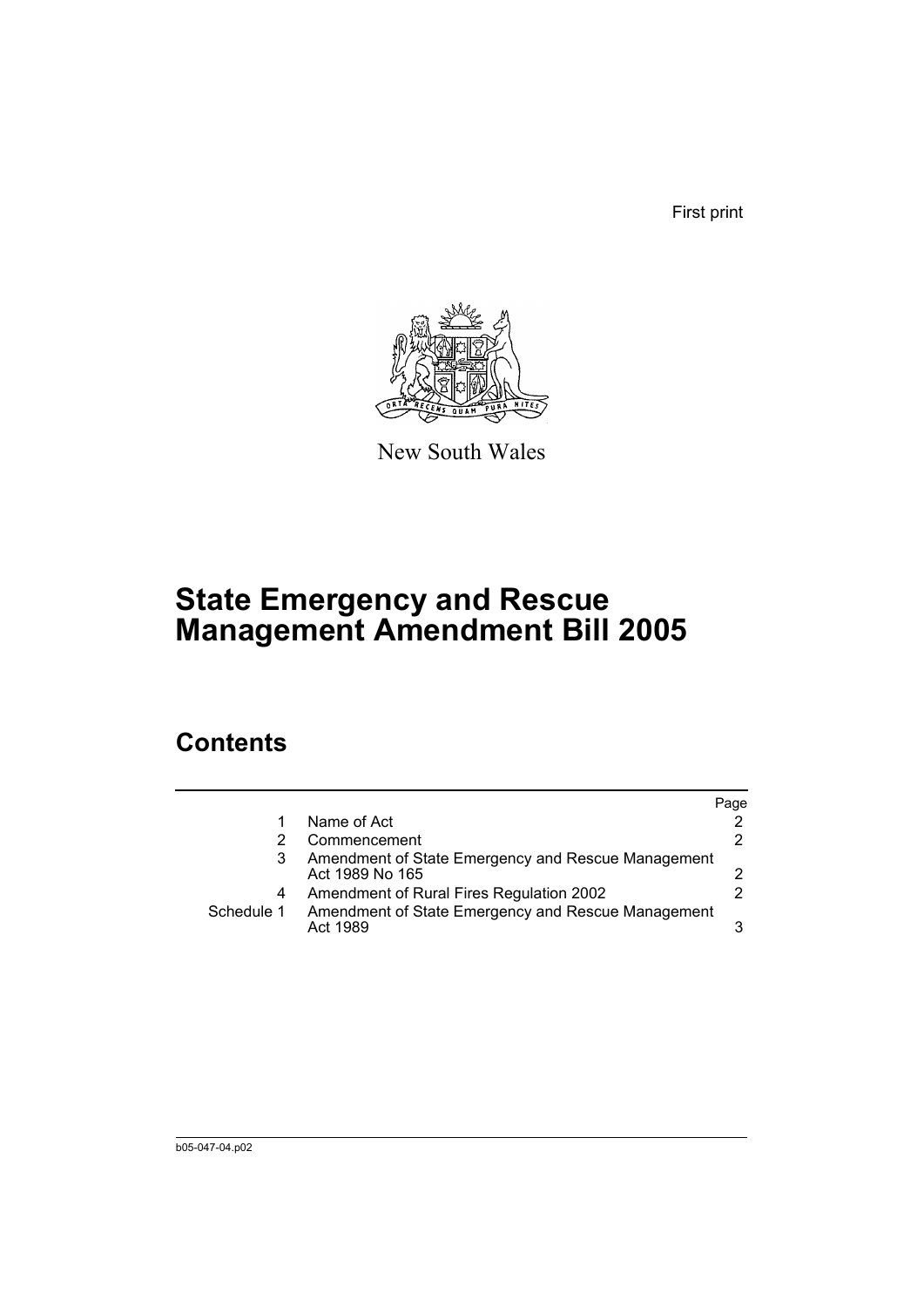Contents

Page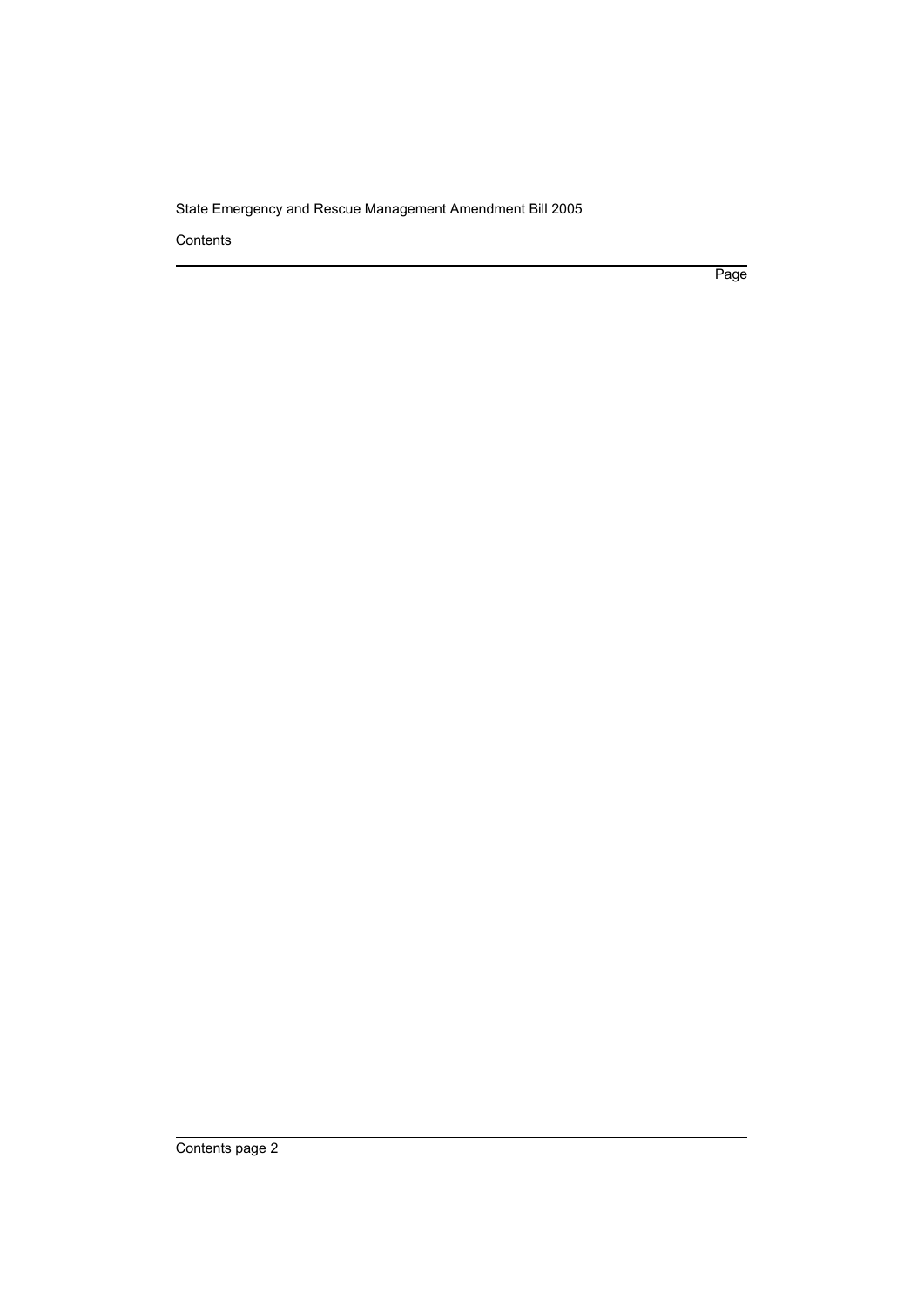

New South Wales

# **State Emergency and Rescue Management Amendment Bill 2005**

No , 2005

#### **A Bill for**

An Act to amend the *State Emergency and Rescue Management Act 1989* with respect to impersonation and other offences relating to emergency services organisations and the appointment of District and Local Emergency Operations Controllers; and for other purposes.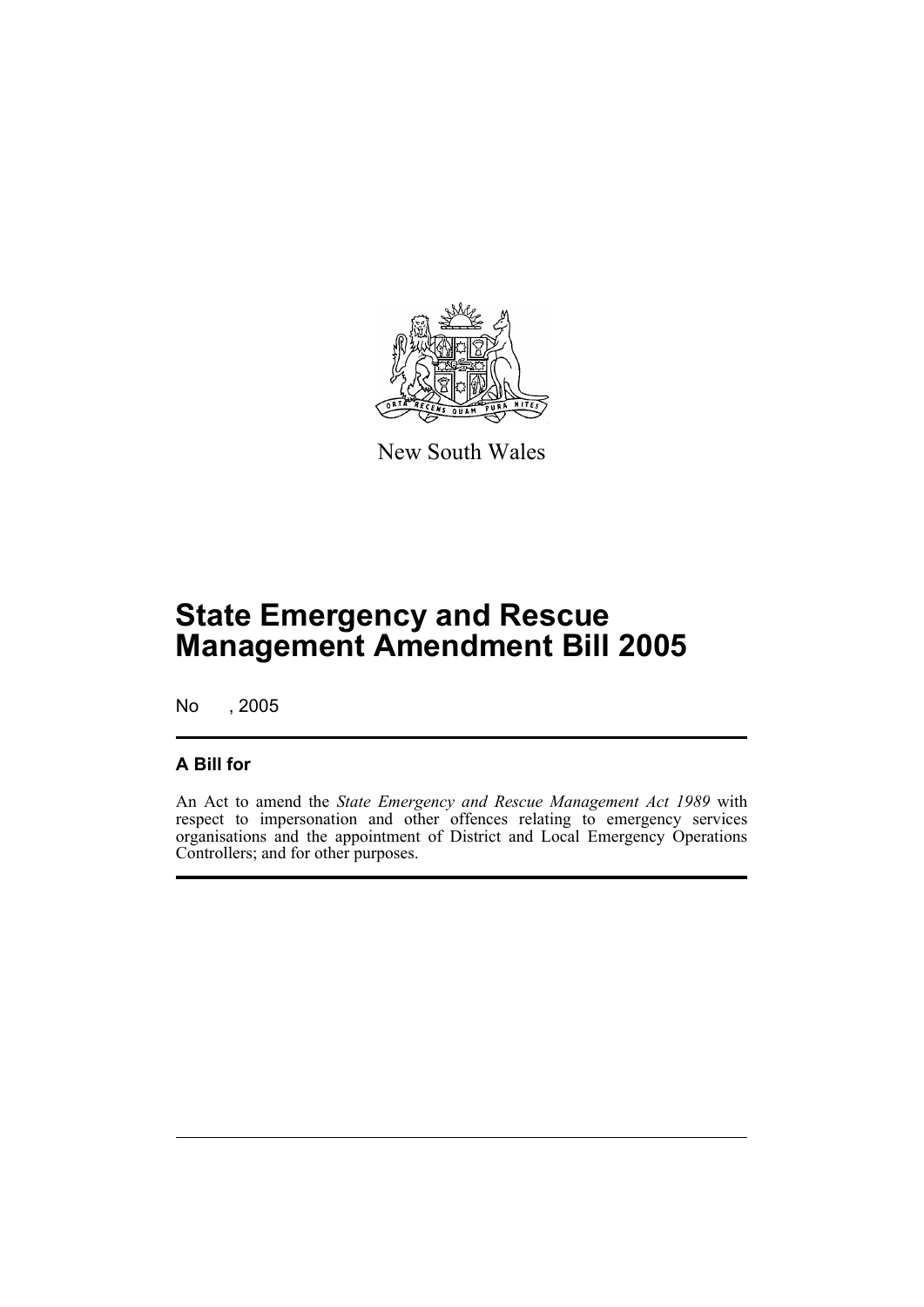|              | The Legislature of New South Wales enacts:                                                 |                     |
|--------------|--------------------------------------------------------------------------------------------|---------------------|
| 1            | Name of Act                                                                                | $\overline{2}$      |
|              | This Act is the State Emergency and Rescue Management Amendment<br>Act 2005.               | 3<br>$\overline{4}$ |
| $\mathbf{2}$ | Commencement                                                                               | 5                   |
|              | This Act commences on the date of assent.                                                  | 6                   |
| 3            | Amendment of State Emergency and Rescue Management Act 1989<br>No 165                      |                     |
|              | The State Emergency and Rescue Management Act 1989 is amended as<br>set out in Schedule 1. | 9<br>10             |
| 4            | <b>Amendment of Rural Fires Regulation 2002</b>                                            | 11                  |
|              | The <i>Rural Fires Regulation 2002</i> is amended by omitting clause 40.                   | 12                  |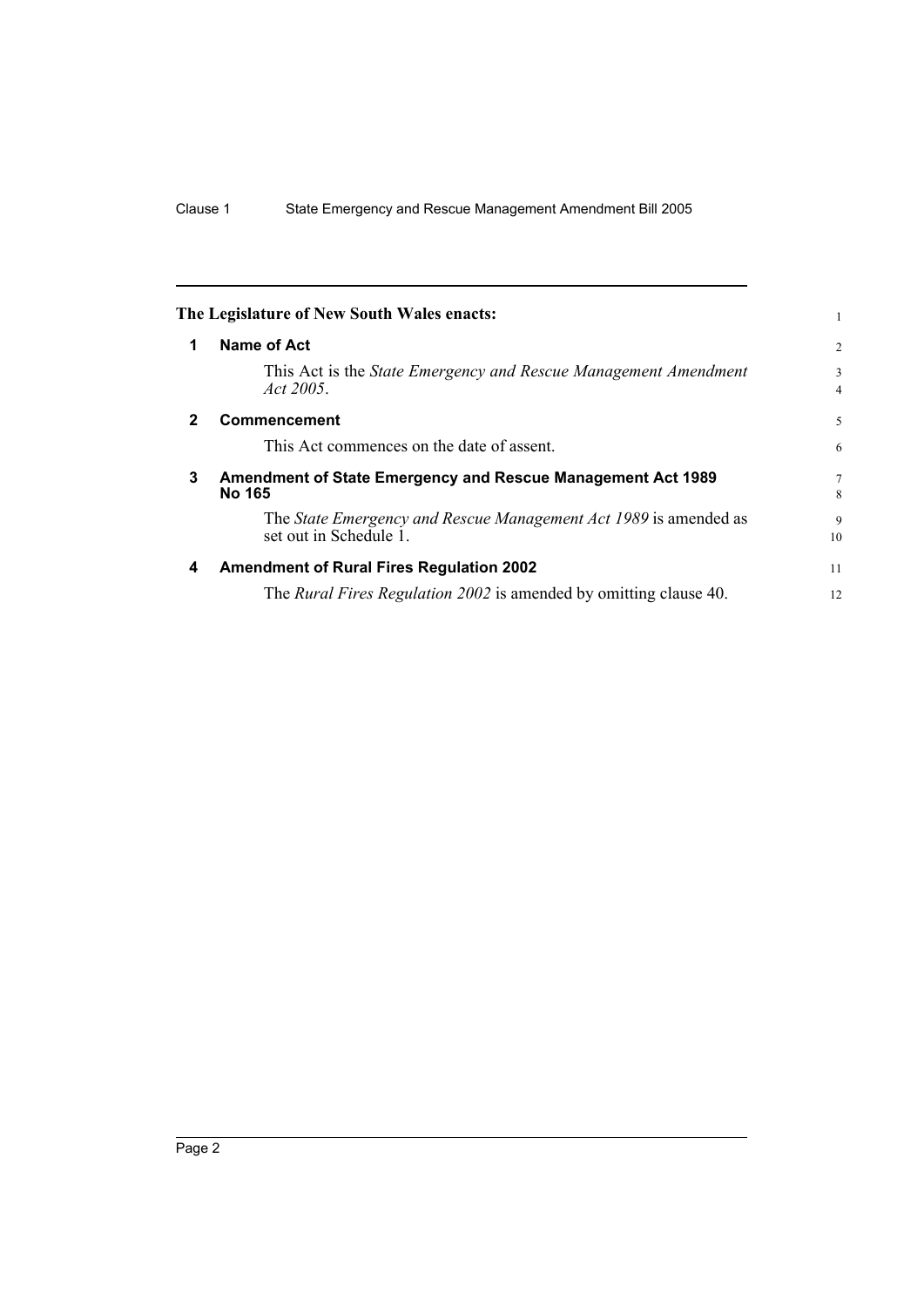Amendment of State Emergency and Rescue Management Act 1989 Schedule 1

1  $\mathfrak{Z}$ 

8  $\overline{Q}$ 

### **Schedule 1 Amendment of State Emergency and Rescue Management Act 1989**

(Section 3) **[1] Section 3 Definitions** Omit "the Police Service" wherever occurring from the definitions of *emergency services organisation* and *government agency* in section 3 (1). Insert instead "NSW Police". **[2] Section 18 State Emergency Operations Controller** Omit "the Police Service" wherever occurring from section 18 (1B). Insert instead "NSW Police". **[3] Section 24 District Emergency Operations Controller** Insert at the end of the section: (2) A District Emergency Operations Controller may appoint as his or her deputy a person who is: (a) a police officer of or above the rank of Superintendent, and (b) in the opinion of the District Emergency Operations Controller, experienced in emergency management. (3) During the absence, or a vacancy in the office, of a District Emergency Operations Controller, the District Emergency Operations Controller's deputy has all the functions of the District Emergency Operations Controller under this Act. **[4] Section 26 NSW Police to provide executive support for District Emergency Management Committee and Operations Controller** Omit "The Police Service" from section 26 (1). Insert instead "NSW Police". **[5] Section 30 Local Emergency Operations Controller** Omit section 30 (2) and (3). Insert instead: (2) The person appointed: (a) must be a police officer stationed within the district (established under section 21) in which the local government area is located, or, if that is not reasonably practicable, within a district that is, in the opinion of the District Emergency Operations Controller, nearby, and 10 11 12 13 14 15 16 17 18 19 20  $21$ 22 23 24 25 26 27 28 29 30 31 32 33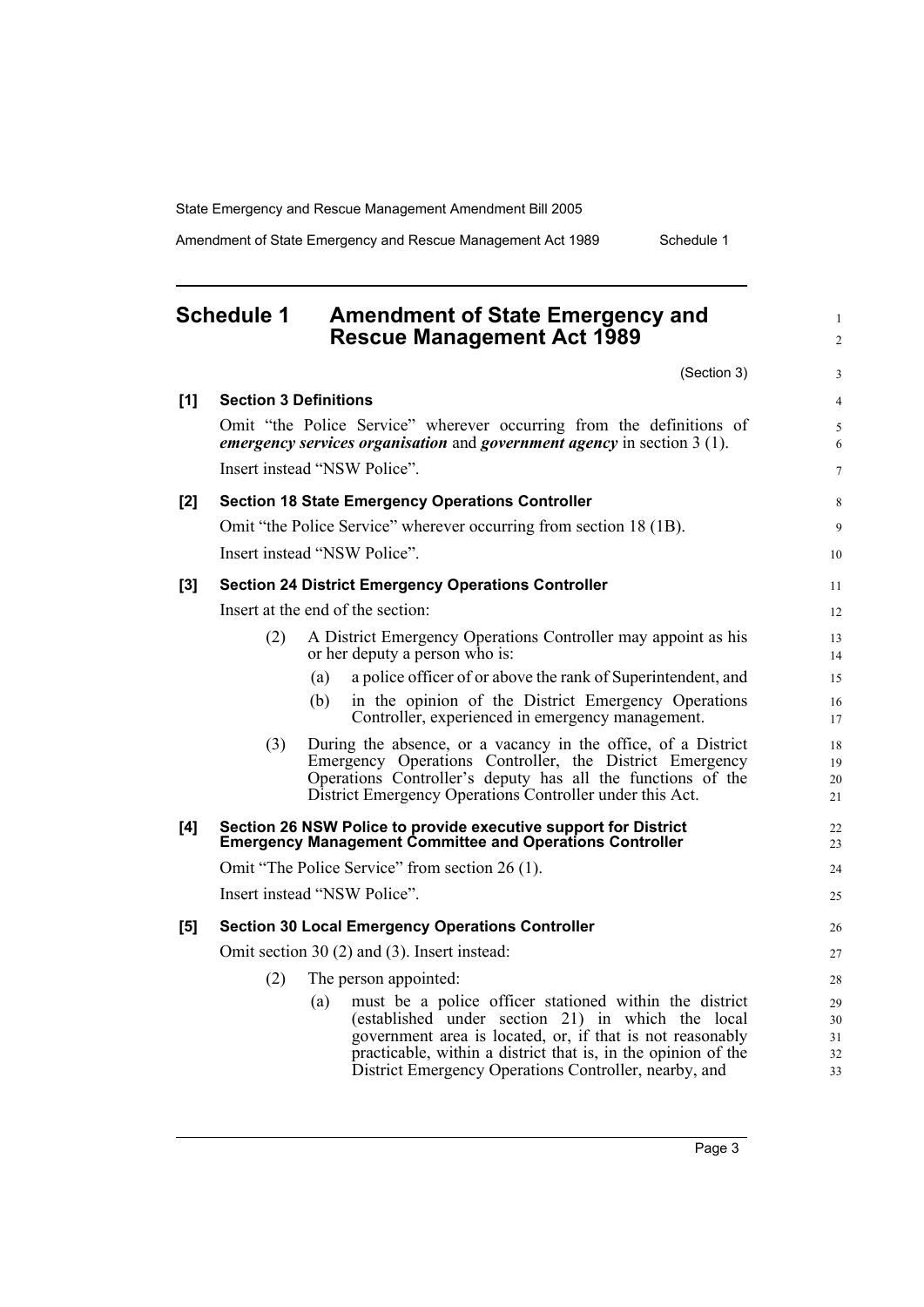|     |                                                                                      |                                                       | (b) | must be a person who, in the opinion of the District<br>Emergency Operations Controller, has experience in<br>emergency management.           | $\mathbf{1}$<br>$\overline{2}$<br>3 |
|-----|--------------------------------------------------------------------------------------|-------------------------------------------------------|-----|-----------------------------------------------------------------------------------------------------------------------------------------------|-------------------------------------|
| [6] |                                                                                      |                                                       |     | <b>Section 43 Composition of Board</b>                                                                                                        | $\overline{4}$                      |
|     |                                                                                      |                                                       |     | Omit "the Police Service" from section 43 (1) (c).                                                                                            | 5                                   |
|     | Insert instead "NSW Police".                                                         |                                                       |     |                                                                                                                                               |                                     |
| [7] | Section 51 Notification of rescue incidents to police                                |                                                       |     |                                                                                                                                               | $\tau$                              |
|     |                                                                                      |                                                       |     | Omit "the Police Force" wherever occurring from section 51 (2) and (3).                                                                       | 8                                   |
|     | Insert instead "NSW Police".                                                         |                                                       |     |                                                                                                                                               | 9                                   |
| [8] | Section 53 Offence to operate rescue unit or rescue vehicle without<br>accreditation |                                                       |     |                                                                                                                                               |                                     |
|     |                                                                                      |                                                       |     | Omit "the Police Service" from section 53 (2) (a).                                                                                            | 12                                  |
|     |                                                                                      |                                                       |     | Insert instead "NSW Police".                                                                                                                  | 13                                  |
| [9] | <b>Section 63B</b>                                                                   |                                                       |     | 14                                                                                                                                            |                                     |
|     | Insert after section 63A:                                                            |                                                       |     | 15                                                                                                                                            |                                     |
|     | 63B                                                                                  | Offences relating to emergency services organisations |     |                                                                                                                                               |                                     |
|     |                                                                                      | (1)                                                   |     | A person who manufactures or sells emergency services<br>organisation insignia is guilty of an offence.<br>Maximum penalty: 50 penalty units. | 17<br>18<br>19                      |
|     |                                                                                      | (2)                                                   |     | A person who:                                                                                                                                 | 20                                  |
|     |                                                                                      |                                                       | (a) | uses or displays emergency services organisation insignia,<br>$\alpha$                                                                        | 21<br>22                            |
|     |                                                                                      |                                                       | (b) | impersonates an emergency services organisation officer,<br>with the intention to deceive is guilty of an offence.                            | 23<br>24                            |
|     |                                                                                      |                                                       |     | Maximum penalty: 50 penalty units.                                                                                                            | 25                                  |
|     |                                                                                      | (3)                                                   |     | A person is not guilty of an offence under this section if:                                                                                   | 26                                  |
|     |                                                                                      |                                                       | (a) | the person's conduct is authorised by the relevant<br>emergency services organisation, or                                                     | 27<br>28                            |
|     |                                                                                      |                                                       | (b) | the person establishes that the conduct is for the purposes<br>of a public entertainment, or                                                  | 29<br>30                            |
|     |                                                                                      |                                                       | (c) | the person establishes that the person has a reasonable<br>excuse.                                                                            | 31<br>32                            |
|     |                                                                                      |                                                       |     |                                                                                                                                               |                                     |